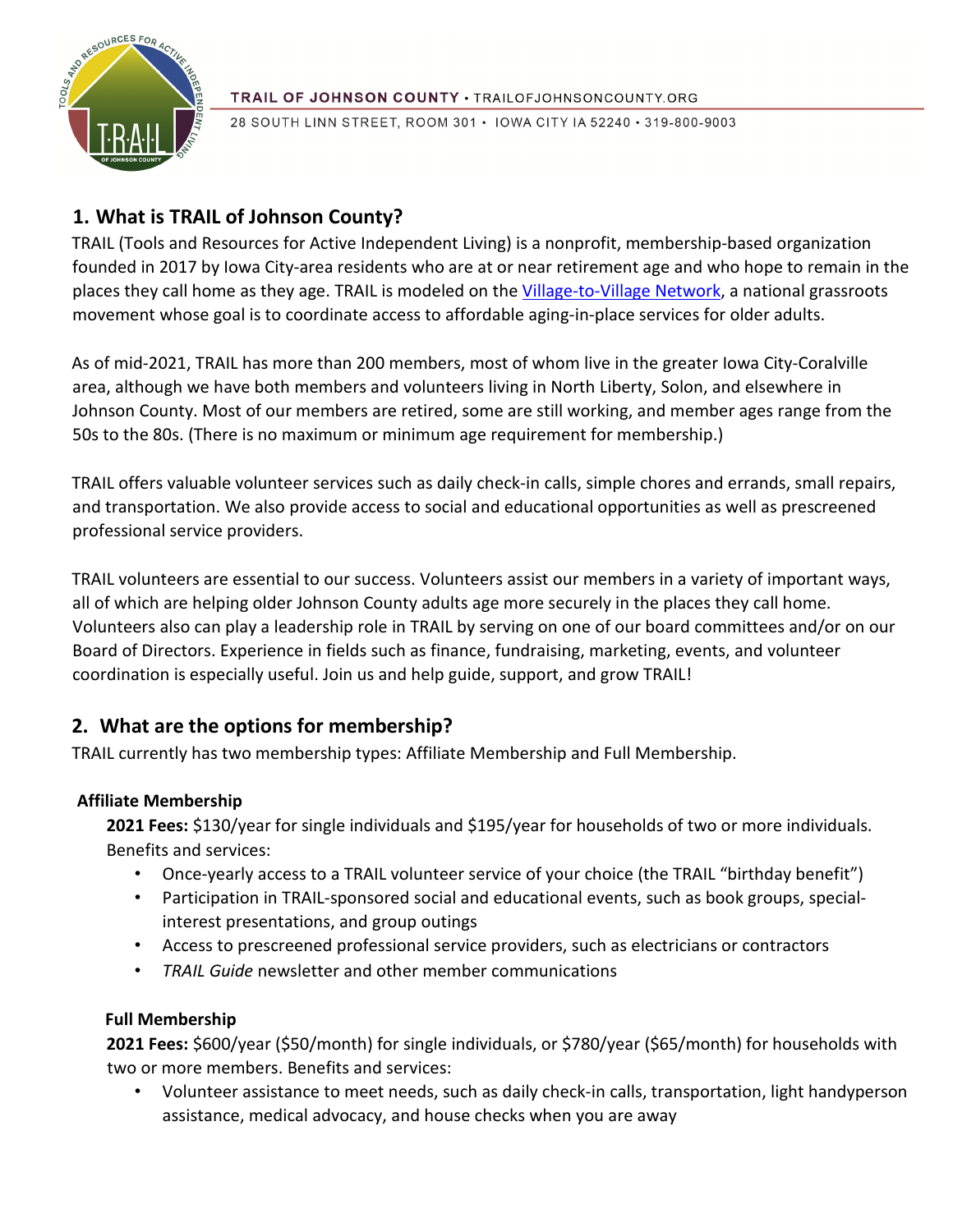- Participation in the TRAIL-sponsored social and educational events described above
- Access to prescreened service providers to meet service needs beyond the capacity of our volunteers
- *TRAIL Guide* newsletter and other member communications

**Supported memberships** are also available based on income level, availability, and approval by the TRAIL Executive Director. These subsidized Full memberships can cost as little as \$10/year.

## **3. What types of social and educational events does TRAIL offer?**

TRAIL hosts numerous events each month for our members to engage socially and educationally with other TRAIL members, and to stay involved in our community. After moving many TRAIL events online due to COVID, we have once again begun hosting a number of safe, in-person, socially distant activities, from hikes and yarning circles to outdoor dining. These events are communicated through a weekly email, shared in our monthly *TRAIL Guide* newsletter, and made available for viewing and registration on our TRAIL member website. Registration can be completed online or by calling the TRAIL office.

# **4. What types of services are offered by TRAIL volunteers to Full members?**

TRAIL offers a variety of volunteer service categories, listed below, for our Full members to utilize and for volunteers to participate in! Many of our volunteers are also TRAIL members and vice versa.

#### *Transportation*

Volunteer drivers provide door-to-door transportation and often door-through-door transportation. Drivers can provide transportation for regularly scheduled trips and periodic trips. When appropriate, the volunteer driver will assist the member to and from/through the front door of his or her home and help carry packages. During COVID, all CDC-recommended safely protocols are observed.

## *In-Home Tasks*

The assistance provided by volunteers in the home is as varied as the members we serve. Volunteers can assist with tasks such as helping with paperwork, minor household chores and simple repairs, meal preparation, mailing packages, shopping for groceries, running errands, watching your home while you are away, or going for a walk with a member. TRAIL volunteers do not provide personal care services, such as bathing, dressing, grooming, or administering medications.

#### *Yard and Garden*

Volunteers can help with outdoor tasks, such as light trimming of bushes, garden clean up and weeding, sweeping, and watering plants.

## *Technology*

Volunteers can provide assistance to members with technical equipment that may include computers, DVD players, phones, or social media support.

## *Medical Advocacy*

TRAIL's Medical Advocacy Program pairs a specially trained volunteer and a TRAIL member to form a supportive relationship to provide transportation to and from medical appointments, a second set of ears for questions and note-taking, and gentle guidance about follow-up tasks.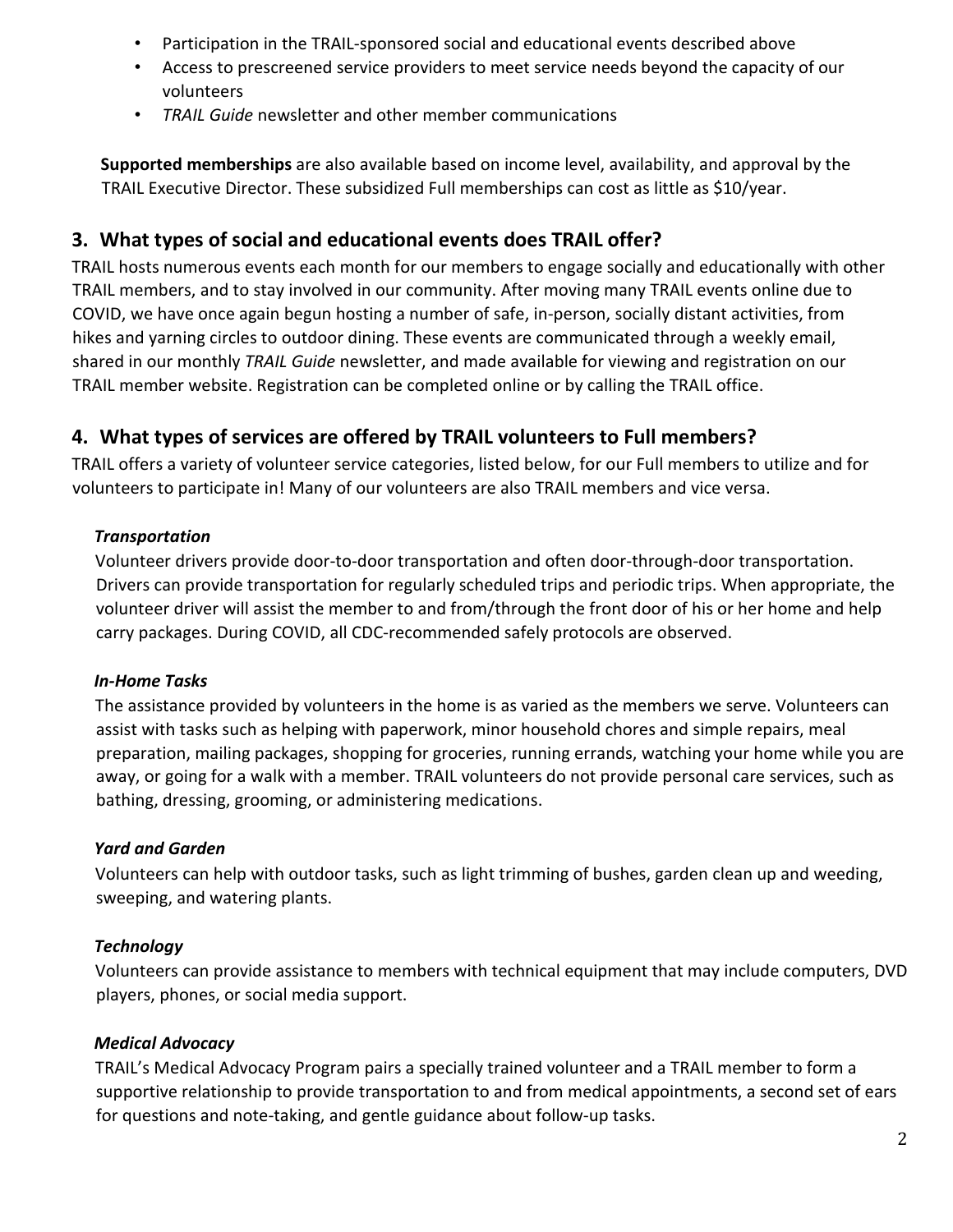#### *Rise and Shine Program*

Rise and Shine is for members who want to connect with TRAIL on a daily basis to ensure their safety and enjoy the social interaction TRAIL provides. Participating members are paired with a TRAIL volunteer and the two become Rise and Shine partners, agreeing on a time and method of communication, whether by phone call, email, or text.

Please note that TRAIL employs a volunteer-first policy. This means we will make every effort to assign a volunteer to meet member requests, but the availability of volunteer assistance may depend on the amount of notice given, the needs of other members during the same period, the weather, and other factors. If no volunteers are available, or the service requires a professional, TRAIL will refer members to our prescreened service providers. If a member elects to use a provider, the member contacts the provider, mentions membership in TRAIL, and contracts with the service provider for payment.

## **5. Tell me more about the prescreened service providers. How does that work?**

TRAIL prescreens local service providers to meet service needs beyond the capacity of volunteers; these providers – many of whom have been referred by TRAIL members themselves – are vetted by TRAIL to ensure honesty, reliability, expertise, fair pricing, and overall positive customer relationships. Examples of prescreened service provider categories are lawn and garden assistance (i.e. mowing, tree trimming), painting, plumbing, electrical, and much more! Our service provider list is made available on our password protected member website, or is shared with members calling into the TRAIL office.

## **6. I've heard about TRAIL handyperson services. Can you tell me more about this?**

TRAIL handyperson services are provided to Full TRAIL members on a "volunteer first" basis—we will attempt to find a volunteer with the skills and availability necessary to complete the work. If we are unable to find a volunteer or if the project is outside of the scope of our normal tasks (see list below), we will refer members to our prescreened vendor list.

TRAIL volunteers can handle the following specific tasks (and more). Occasionally, it may be necessary for the volunteer to assess the project before determining who can best provide the service.

Hang pictures or mirrors Change batteries Fix or replace a hinge or door knob Set up TV, cable, or garage door remotes Flip bed mattresses The Communist Communist Attach garden hoses Carry boxes and bags (25 lb. max.) One-time mowing or watering lawn Take down or put up a curtain rod One-time gardening tasks Replace light bulbs (12 ft. max. ht.) One-time household tasks Replace heater/refrigerator filters Reset a breaker box Install shower head Move and clean porch and patio furniture Paint mailbox Pot or plant plants Replace door screen Install solar lights Replace toilet seat **Replace/repair doorbells**